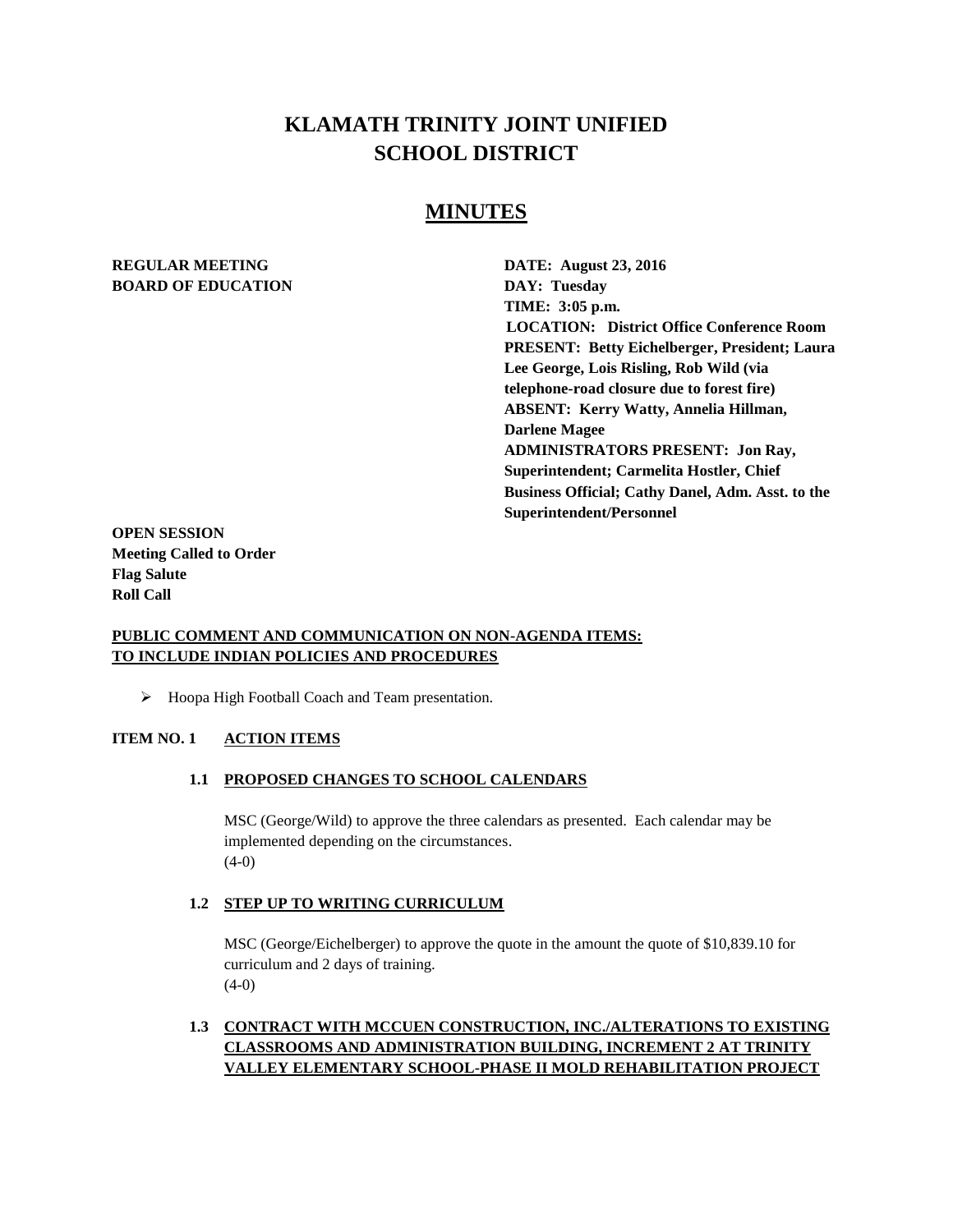MSC (Wild/George) to approve the contract in the amount of \$3,482,742.00 for the alterations to the classrooms and administration building for the mold rehabilitation project.  $(4-0)$ 

### **1.4 HOOPA HIGH BLOCK SCHEDULE**

MSC (Risling/George) to approve the block schedule proposed by the high school staff.  $(4-0)$ 

#### **1.5 HIGH SCHOOL GRADUATION REQUIREMENTS**

The graduation requirements are presented as information.

#### **1.6 CONTRACTS WITH PACIFIC GAS AND ELECTRIC-PHASE II**

MSC (Risling/George) to approve the contracts with PG&E in the amount of \$127,061.46 for the main switch boards for Hoopa High and Hoopa Elementary Schools.  $(4-0)$ 

#### **ADJOURN TO CLOSED SESSION – CANCELLED**

#### **PUBLIC COMMENT ON CLOSED SESSION ITEMS**

#### **ITEM NO. 1 CLOSED SESSION – NO CLOSED SESSION (CANCELLED)**

#### **EMPLOYMENT OF PUBLIC EMPLOYEES: Government Code Section 54957**

#### **EMPLOYMENT**

RSP Teacher/Certificated/Hoopa Elementary School

#### **STIPENDS**

- $\triangleright$  8<sup>th</sup> Grade Class Advisor/Trinity Valley Elementary School
- Football Cheerleader Advisor/Hoopa Valley High School
- <sup>></sup> 8<sup>th</sup> Grade Girls Basketball Coach/Hoopa Valley High School
- <sup>></sup> 8<sup>th</sup> Grade Boys Basketball Coach/Hoopa Valley High School

#### **VOLUNTEER COACHING**

Football Coach/Hoopa Valley High School

**GOVERNMENT CODE SECTION 54957**: Public Employee discipline, dismissal, release, non-reelection, acceptance of the resignation of, or other action which otherwise affects the employment status of a public employee.